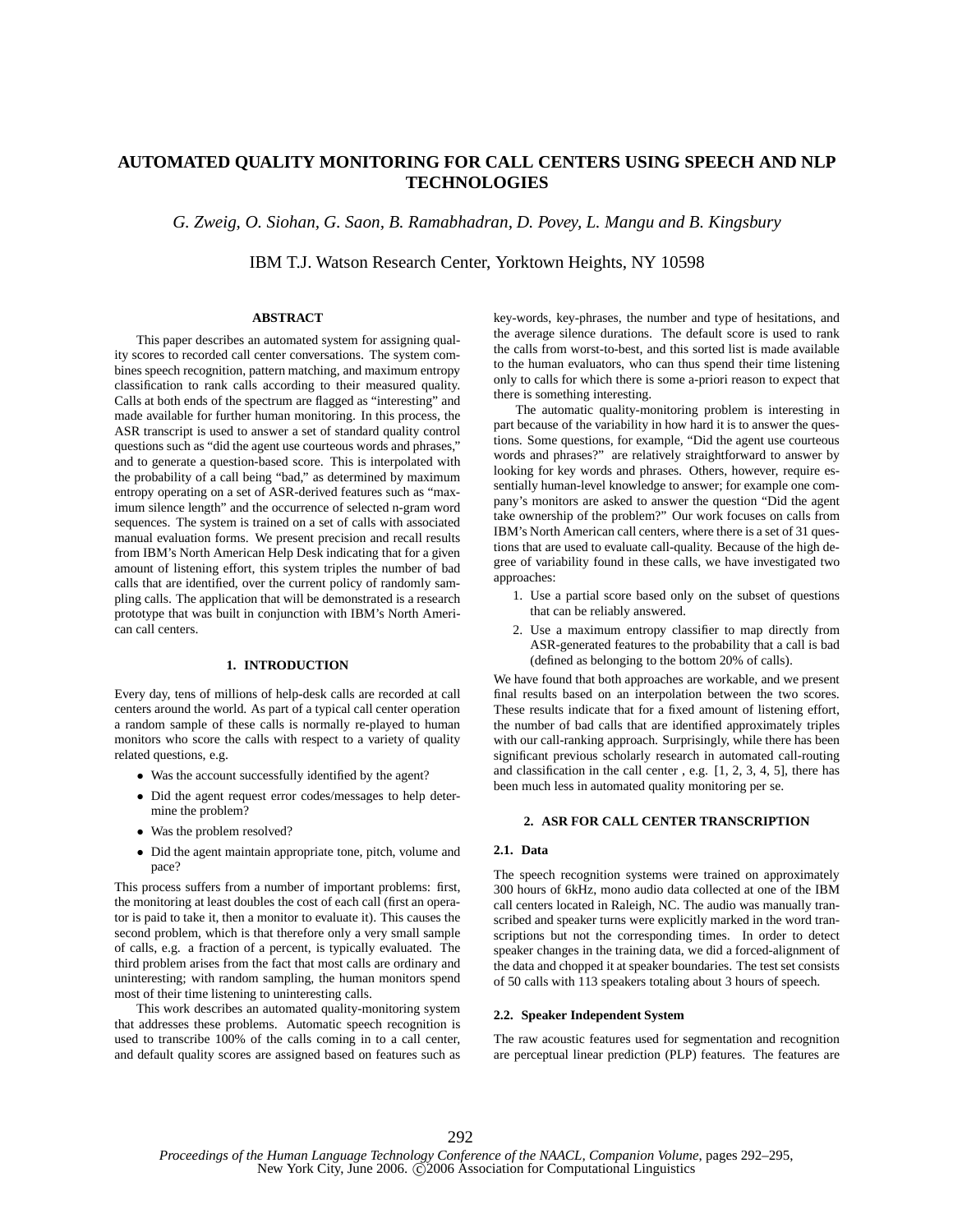| Segmentation/clustering | Adaptation    | <b>WER</b> |
|-------------------------|---------------|------------|
| Manual                  | Off-line      | 30.2%      |
| Manual                  | Incremental   | 31.3%      |
| Manual                  | No Adaptation | 35.9%      |
| Automatic               | Off-line      | 33.0%      |
| Automatic               | Incremental   | 35.1%      |

**Table 1**. ASR results depending on segmentation/clustering and adaptation type.

| Accuracy | <b>Top 20%</b> | Bottom 20% |
|----------|----------------|------------|
| Random   | 20%            | 20%        |
| ∩∆       | 41%            | 30%        |

**Table 2**. Accuracy for the Question Answering system.

mean-normalized 40-dimensional LDA+MLLT features. The SI acoustic model consists of 50K Gaussians trained with MPE and uses a quinphone cross-word acoustic context. The techniques are the same as those described in [6].

## **2.3. Incremental Speaker Adaptation**

In the context of speaker-adaptive training, we use two forms of feature-space normalization: vocal tract length normalization (VTLN) and feature-space MLLR (fMLLR, also known as constrained MLLR) to produce canonical acoustic models in which some of the non-linguistic sources of speech variability have been reduced. To this canonical feature space, we then apply a discriminatively trained transform called fMPE [7]. The speaker adapted recognition model is trained in this resulting feature space using MPE.

We distinguish between two forms of adaptation: off-line and incremental adaptation. For the former, the transformations are computed per conversation-side using the full output of a speaker independent system. For the latter, the transformations are updated incrementally using the decoded output of the speaker adapted system up to the current time. The speaker adaptive transforms are then applied to the future sentences. The advantage of incremental adaptation is that it only requires a single decoding pass (as opposed to two passes for off-line adaptation) resulting in a decoding process which is twice as fast. In Table 1, we compare the performance of the two approaches. Most of the gain of full offline adaptation is retained in the incremental version.

#### *2.3.1. Segmentation and Speaker Clustering*

We use an HMM-based segmentation procedure for segmenting the audio into speech and non-speech prior to decoding. The reason is that we want to eliminate the non-speech segments in order to reduce the computational load during recognition. The speech segments are clustered together in order to identify segments coming from the same speaker which is crucial for speaker adaptation. The clustering is done via k-means, each segment being modeled by a single diagonal covariance Gaussian. The metric is given by the symmetric K-L divergence between two Gaussians. The impact of the automatic segmentation and clustering on the error rate is indicated in Table 1.

| Accuracy | <b>Top 20%</b> | Bottom 20% |
|----------|----------------|------------|
| Random   | 20%            | 20%        |
| MF       | 49%            | 36%        |

**Table 3**. Accuracy for the Maximum Entropy system.

| Accuracy  | Top 20% | Bottom 20% |
|-----------|---------|------------|
| Random    | 20%     | 20%        |
| $ME + OA$ | 53%     | 44%        |

**Table 4**. Accuracy for the combined system.

# **3. CALL RANKING**

#### **3.1. Question Answering**

This section presents automated techniques for evaluating call quality. These techniques were developed using a training/development set of 676 calls with associated manually generated quality evaluations. The test set consists of 195 calls.

The quality of the service provided by the help-desk representatives is commonly assessed by having human monitors listen to a random sample of the calls and then fill in evaluation forms. The form for IBM's North American Help Desk contains 31 questions. A subset of the questions can be answered easily using automatic methods, among those the ones that check that the agent followed the guidelines e.g.

- Did the agent follow the appropriate closing script?
- Did the agent identify herself to the customer?

But some of the questions require human-level knowledge of the world to answer, e.g.

- Did the agent ask pertinent questions to gain clarity of the problem?
- Were all available resources used to solve the problem?

We were able to answer 21 out of the 31 questions using pattern matching techniques. For example, if the question is "Did the agent follow the appropriate closing script?", we search for "THANK YOU FOR CALLING", "ANYTHING ELSE" and "SERVICE REQUEST". Any of these is a good partial match for the full script, "Thank you for calling, is there anything else I can help you with before closing this service request?" Based on the answer to each of the 21 questions, we compute a score for each call and use it to rank them. We label a call in the test set as being *bad*/*good* if it has been placed in the bottom/top 20% by human evaluators. We report the accuracy of our scoring system on the test set by computing the number of *bad* calls that occur in the bottom 20% of our sorted list and the number of *good* calls found in the top 20% of our list. The accuracy numbers can be found in Table 2.

#### **3.2. Maximum Entropy Ranking**

Another alternative for scoring calls is to find arbitrary features in the speech recognition output that correlate with the outcome of a call being in the bottom 20% or not. The goal is to estimate the probability of a call being *bad* based on features extracted from the automatic transcription. To achieve this we build a maximum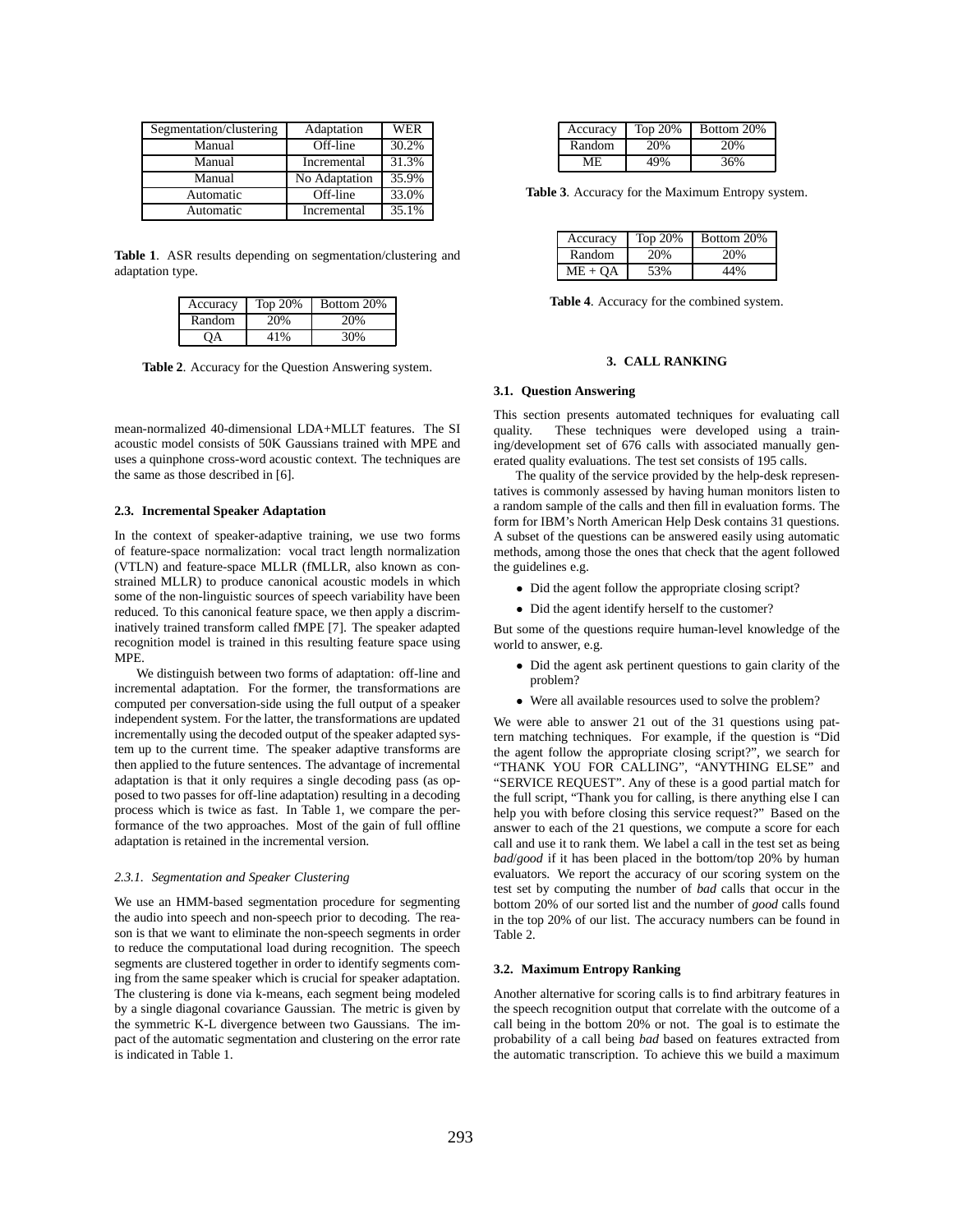| FI <sub>o</sub>        |    | Edit View Favorites Tools Help |            |                        |                                                             |                                                            |                             |                                                                                                                                                                                                                                                                                                                                                                                                                                                                                                                                                   | $- B $ X   |
|------------------------|----|--------------------------------|------------|------------------------|-------------------------------------------------------------|------------------------------------------------------------|-----------------------------|---------------------------------------------------------------------------------------------------------------------------------------------------------------------------------------------------------------------------------------------------------------------------------------------------------------------------------------------------------------------------------------------------------------------------------------------------------------------------------------------------------------------------------------------------|------------|
|                        |    |                                |            |                        | +Back ▼ → - ⓒ 요 십 · QSearch LiFovortes - BMedia ⓒ 스 - 그 그 모 |                                                            |                             |                                                                                                                                                                                                                                                                                                                                                                                                                                                                                                                                                   |            |
| Links                  |    |                                |            |                        |                                                             |                                                            |                             | Address 3 http://wombet99.wetson.ibm.com/9080/CalReniv/getCalList.do                                                                                                                                                                                                                                                                                                                                                                                                                                                                              | $\rho$ Go  |
|                        |    |                                |            |                        |                                                             | Click here to see statistics related to agent performance. |                             | IBM's North American call centers. The calls are evaluated according to the standard quality<br>monitoring guidelines, and presented in sorted order for human review. The key benefit is to<br>focus human monitors on the calls that actually deserve attention. In contrast to the standard<br>procedure of monitoring a small random sample of calls, CallRank is able to monitor *all*<br>the calls that are received, and it does not waste human time listening to uninteresting calls.<br>Call selection: All: C Top 20%: C Bottom 20%: C |            |
|                        |    |                                |            | <b>Retrieve Agents</b> |                                                             | Select Agent: All agents                                   |                             | Submit                                                                                                                                                                                                                                                                                                                                                                                                                                                                                                                                            |            |
| <b>Corrected Score</b> |    | Agent<br>Name                  | Agent<br>m | Call ID                | Server                                                      | Call<br>TimeStamp                                          | Call<br>Duration<br>(mins.) | Audio                                                                                                                                                                                                                                                                                                                                                                                                                                                                                                                                             | Evaluation |
| Е                      | 61 | Ramprasad<br>Sridhar           |            |                        | 55798 697748 CLTETK03                                       | 2005-08-11<br>09:57:18.0                                   | 4.14                        | Call Audio <sup>23</sup>                                                                                                                                                                                                                                                                                                                                                                                                                                                                                                                          | Evaluation |
| г                      | 63 | Sridhar                        |            |                        | Ramprasad 55798 698257 CLTETK03                             | 2005-08-11<br>13:06:03.0                                   | 4.93                        | Call Audio                                                                                                                                                                                                                                                                                                                                                                                                                                                                                                                                        | Evaluation |
| г                      | 63 | Sridhar                        |            |                        | Ramprasad 55798 710410 CLTETK03                             | 2005-08-23<br>14:04:01.0                                   | 3.44                        | Call Audio <sup>3</sup>                                                                                                                                                                                                                                                                                                                                                                                                                                                                                                                           | Evaluation |
| F                      | 63 | Sridhar                        |            |                        | Ramprasad 55798 716843 CLTETK03                             | 2005-08-29 3.68<br>16:35:03.0                              |                             | Call Audio                                                                                                                                                                                                                                                                                                                                                                                                                                                                                                                                        | Evaluation |

**Fig. 1**. Display of selected calls.

entropy based system which is trained on a set of calls with associated transcriptions and manual evaluations. The following equation is used to determine the score of a call  $C$  using a set of  $N$ predefined features:

$$
P(class/C) = \frac{1}{Z} exp(\sum_{i=1}^{N} \lambda_i f_i (class, C))
$$
 (1)

where  $class \in \{bad, not - bad\}$ , Z is a normalizing factor,  $f_i()$ are indicator functions and  $\{\lambda_i\}_{i=1,N}$  are the parameters of the model estimated via iterative scaling [8].

Due to the fact that our training set contained under 700 calls, we used a hand-guided method for defining features. Specifically, we generated a list of VIP phrases as candidate features, e.g. "THANK YOU FOR CALLING", and "HELP YOU". We also created a pool of generic ASR features, e.g. "number of hesitations", "total silence duration", and "longest silence duration". A decision tree was then used to select the most relevant features and the threshold associated with each feature. The final set of features contained 5 generic features and 25 VIP phrases. If we take a look at the weights learned for different features, we can see that if a call has many hesitations and long silences then most likely the call is *bad*.

We use  $P(bad|C)$  as shown in Equation 1 to rank all the calls. Table 3 shows the accuracy of this system for the bottom and top 20% of the test calls.

At this point we have two scoring mechanisms for each call: one that relies on answering a fixed number of evaluation questions and a more global one that looks across the entire call for hints. These two scores are both between 0 and 1, and therefore can be interpolated to generate one unique score. After optimizing the interpolation weights on a held-out set we obtained a slightly higher weight (0.6) for the maximum entropy model. It can be seen in Table 4 that the accuracy of the combined system is greater that the accuracy of each individual system, suggesting the complementarity of the two initial systems.

## **4. END-TO-END SYSTEM PERFORMANCE**

#### **4.1. Application**

This section describes the user interface of the automated quality monitoring application. As explained in Section 1, the evalua-



**Fig. 2**. Interface to listen to audio and update the evaluation form.

tor scores calls with respect to a set of quality-related questions after listening to the calls. To aid this process, the user interface provides an efficient mechanism for the human evaluator to select calls, e.g.

- All calls from a specific agent sorted by score
- The top 20% or the bottom 20% of the calls from a specific agent ranked by score
- The top 20% or the bottom 20% of all calls from all agents

The automated quality monitoring user interface is a J2EE web application that is supported by back-end databases and content management systems <sup>1</sup> The displayed list of calls provides a link to the audio, the automatically filled evaluation form, the overall score for this call, the agent's name, server location, call id, date and duration of the call (see Figure 1). This interface now gives the agent the ability to listen to interesting calls and update the answers in the evaluation form if necessary (audio and evaluation form illustrated in 2). In addition, this interface provides the evaluator with the ability to view summary statistics (average score) and additional information about the quality of the calls. The overall system is designed to automatically download calls from multiple locations on a daily-basis, transcribe and index them, thereby making them available to the supervisors for monitoring. Calls spanning a month are available at any given time for monitoring purposes.

### **4.2. Precision and Recall**

This section presents precision and recall numbers for the identification of "bad" calls. The test set consists of 195 calls that were manually evaluated by call center personnel. Based on these manual scores, the calls were ordered by quality, and the bottom 20% were deemed to be "bad." To retrieve calls for monitoring, we sort the calls based on the automatically assigned quality score and return the worst. In our summary figures, precision and recall are plotted as a function of the number of calls that are selected for monitoring. This is important because in reality only a small number of calls can receive human attention. Precision is the ratio

<sup>&</sup>lt;sup>1</sup>In our case, the backend consists of DB2 and IBM's Websphere Information Integrator for Content and the application is hosted on Websphere 5.1.)